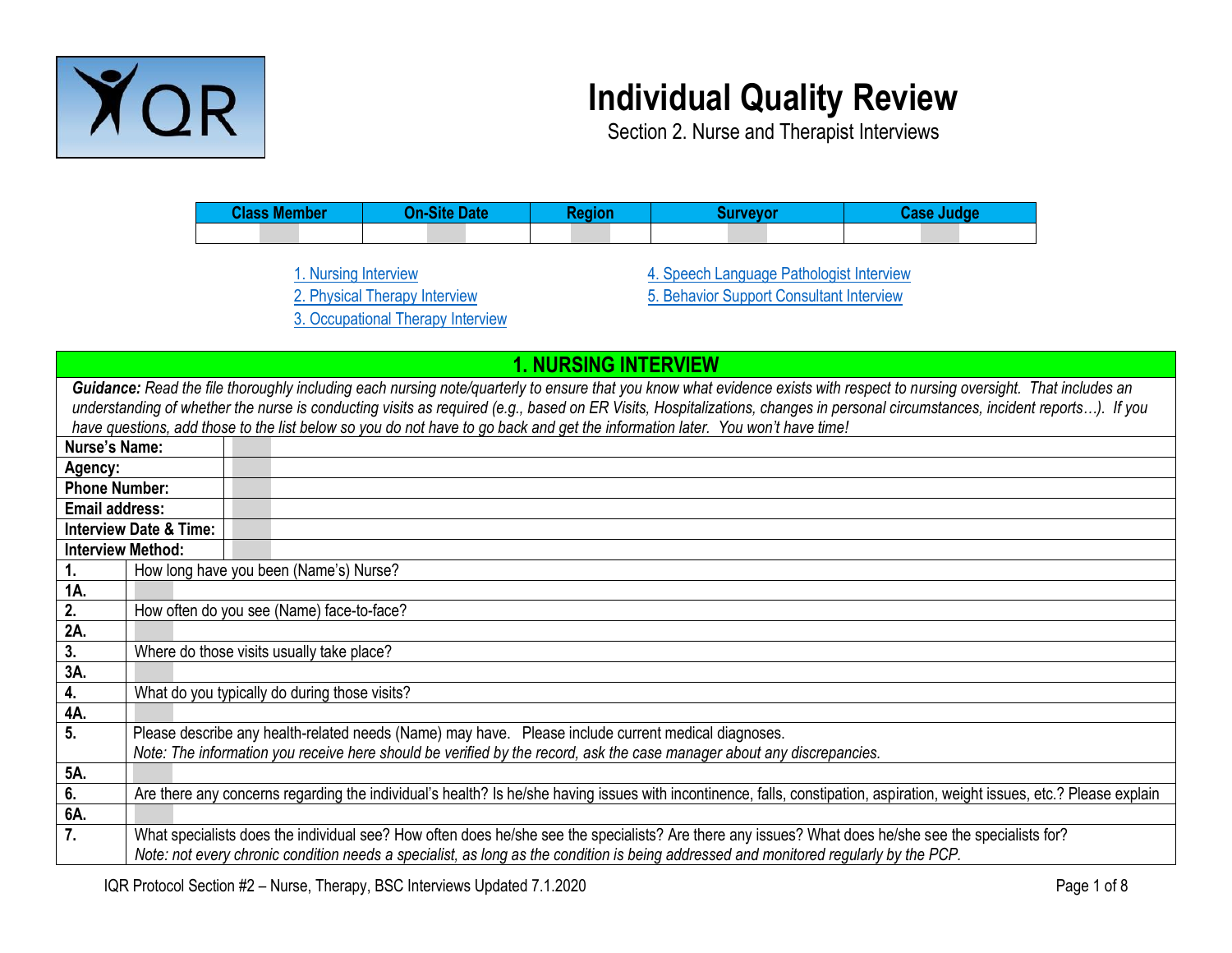|      | <b>1. NURSING INTERVIEW</b>                                                                                                                                      |
|------|------------------------------------------------------------------------------------------------------------------------------------------------------------------|
| 7A.  |                                                                                                                                                                  |
| 8.   | Are there assessments that have not been completed this year? If yes, which ones? (Note: if the recommended assessment is late, ask why.)                        |
| 8A.  |                                                                                                                                                                  |
| 9.   | Does (name) have a CARMP, Health Care Plan(s) or Medical Emergency Response Plans? If so, what are they? What are staff to do? How often do you review the       |
|      | plans?                                                                                                                                                           |
|      | Note: If you have specific questions regarding a specific plan(s), be sure to add your questions below you can ask them now or later, just be sure to record the |
|      | answers with the question(s) you ask.                                                                                                                            |
| 9A.  |                                                                                                                                                                  |
| 10.  | How often are health indicators (such as seizure tracking records, weight records, bowel movements, labs, PRN medication use, etc.) monitored?                   |
| 10A. |                                                                                                                                                                  |
| 11.  | How often is medication assessed for effectiveness and to monitor for side effects? How do you make those determinations? (side effects and effectiveness?) What |
|      | side effects are staff expected to monitor and/or report?                                                                                                        |
| 11A. |                                                                                                                                                                  |
| 12.  | If (name) experiences pain, how does he/she communicate that? What is done? Is the management of pain shared with treating health care professionals?            |
| 12A. |                                                                                                                                                                  |
| 13.  | Has (name) received all age and gender appropriate health screenings and immunizations? If not, please explain why.                                              |
| 13A. |                                                                                                                                                                  |
| 14.  | What do you do to ensure nursing oversight? How do you provide oversight to ensure medical appointments are made/attended and medications changes occur          |
|      | timely?                                                                                                                                                          |
| 14A. |                                                                                                                                                                  |
| 15.  | Overall, has (name) experienced improved health, stable health or regressing health over the past year? Please provide examples or explanation for answer.       |
| 15A. |                                                                                                                                                                  |
| 16.  | Does (Name) have any advanced medical directives, or any end-of-life directions? If so, what are the instructions? Do you know how these were chosen?            |
|      | If not, do you know why none have been prepared?                                                                                                                 |
| 16A. |                                                                                                                                                                  |
| 17.  | If you were to suspect abuse, neglect or exploitation, or note a suspicious injury, how and to what agency would you report it?                                  |
| 17A. |                                                                                                                                                                  |
|      | Add your additional questions here add as many questions/rows as are needed.                                                                                     |
|      |                                                                                                                                                                  |
|      | Add your additional questions here add as many questions/rows as are needed.                                                                                     |
|      |                                                                                                                                                                  |

<span id="page-1-0"></span>

| <b>2. PHYSICAL THERAPY INTERVIEW</b> |  |                                                   |
|--------------------------------------|--|---------------------------------------------------|
|                                      |  | N/A – This individual does not have this service. |
| <b>Therapist Name:</b>               |  |                                                   |
| <b>Agency:</b>                       |  |                                                   |
| <b>Phone Number:</b>                 |  |                                                   |
| <b>Email address:</b>                |  |                                                   |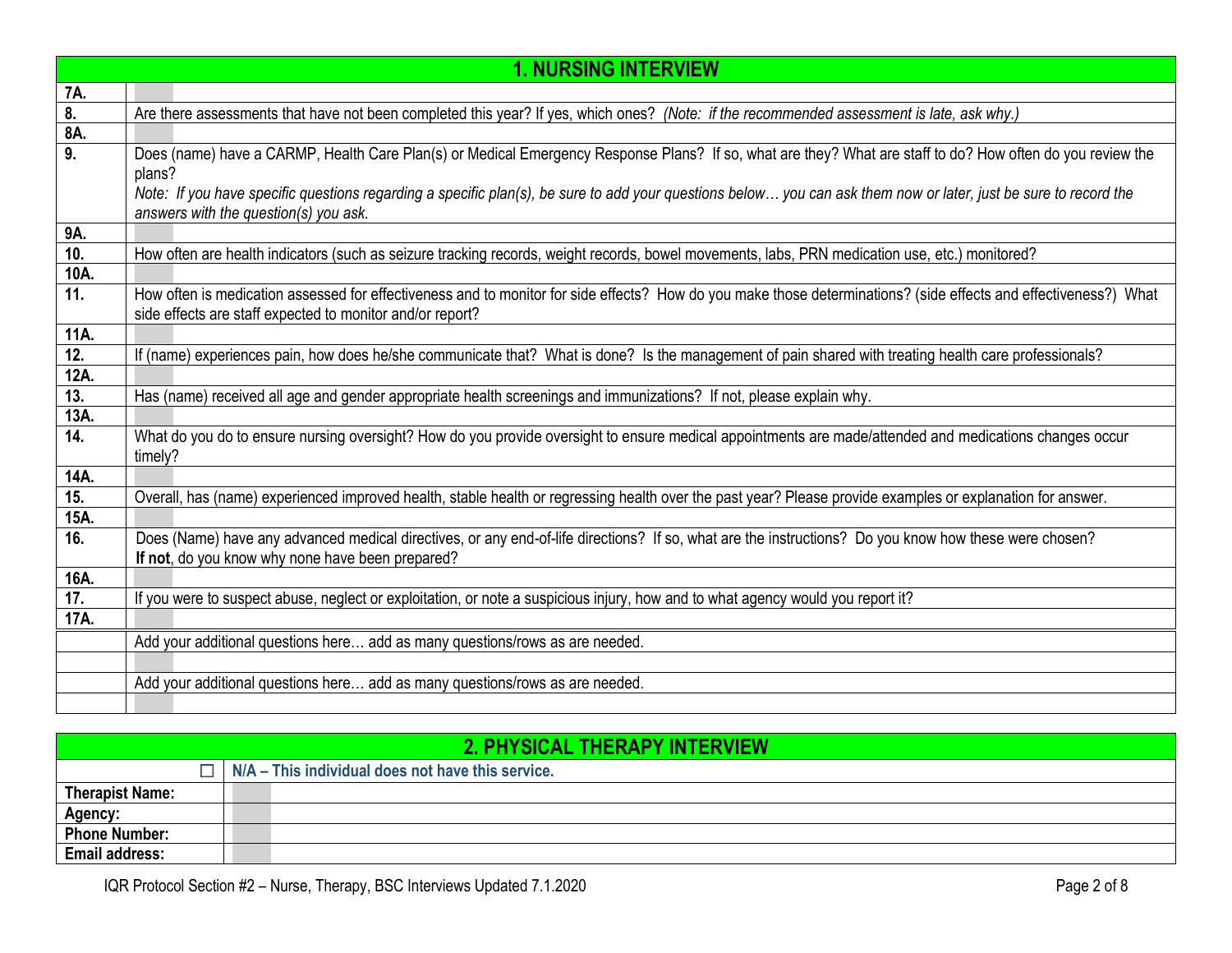| <b>2. PHYSICAL THERAPY INTERVIEW</b> |        |                                                                                                                                                             |
|--------------------------------------|--------|-------------------------------------------------------------------------------------------------------------------------------------------------------------|
| <b>Interview Date &amp; Time:</b>    |        |                                                                                                                                                             |
| <b>Interview Method:</b>             |        |                                                                                                                                                             |
| 1.                                   |        | How long have you worked with (Name)?                                                                                                                       |
| 1A.                                  |        |                                                                                                                                                             |
| 2.                                   |        | How often do you see (Name) face-to-face?                                                                                                                   |
| 2A.                                  |        |                                                                                                                                                             |
| $\overline{3}$ .                     |        | Where do those visits usually take place?                                                                                                                   |
| 3A.                                  |        |                                                                                                                                                             |
| 4.                                   |        | What are you working on with (Name)?                                                                                                                        |
| 4A.                                  |        |                                                                                                                                                             |
| 5.                                   |        | What is (Name's) level of risk for aspiration?                                                                                                              |
| 5A.                                  |        |                                                                                                                                                             |
| 6.                                   | CARMP? | Does (Name) have a CARMP? Are there issues that require PT participation on the CARMP? If yes, are staff in both day and residential trained on the current |
| 6A.                                  |        |                                                                                                                                                             |
| $\overline{7}$ .                     |        | Are staff implementing the CARMP consistently across all environments? If no, please explain.                                                               |
| 7A.                                  |        |                                                                                                                                                             |
| 8.                                   |        | What physical therapy related plans/activities are direct support staff to be implementing? How often? (Note: this is asking what is expected.)             |
| 8A.                                  |        |                                                                                                                                                             |
| 9.                                   |        | Are WDSI's written for these plans/activities? If yes, please describe.                                                                                     |
| 9A.                                  |        |                                                                                                                                                             |
| 10.                                  |        | Are staff implementing therapy plans consistently and as trained? (Note: This is asking what is actually happening.)                                        |
| 10A.                                 |        |                                                                                                                                                             |
| 11.                                  |        | What progress has (name) made on therapy goals/objectives in the past year?                                                                                 |
| 11A.                                 |        |                                                                                                                                                             |
| 12.                                  |        | How is this progress measured/documented?                                                                                                                   |
| 12A.                                 |        |                                                                                                                                                             |
| 13.                                  |        | If there has been a lack of progress or regression, what has been done to address this issue?                                                               |
| 13A.                                 |        |                                                                                                                                                             |
| 14.                                  |        | What challenges to his/her achievement are identified and how are those being addressed?                                                                    |
| 14A.                                 |        |                                                                                                                                                             |
| 15.                                  |        | Has (Name) made progress in other areas of his/her life in the past year?                                                                                   |
| 15A.                                 |        |                                                                                                                                                             |
| 16.                                  |        | What devices or equipment is (name) supposed to be using?                                                                                                   |
| 16A.                                 |        |                                                                                                                                                             |
| 17.                                  |        | Are the devices or equipment in working order and used across all environments? If not, why not?                                                            |
| 17A.                                 |        |                                                                                                                                                             |
| 18.                                  |        | Does (Name) need additional devices or equipment? If yes, what is needed and when was that identified as a need? What is being done to obtain it?           |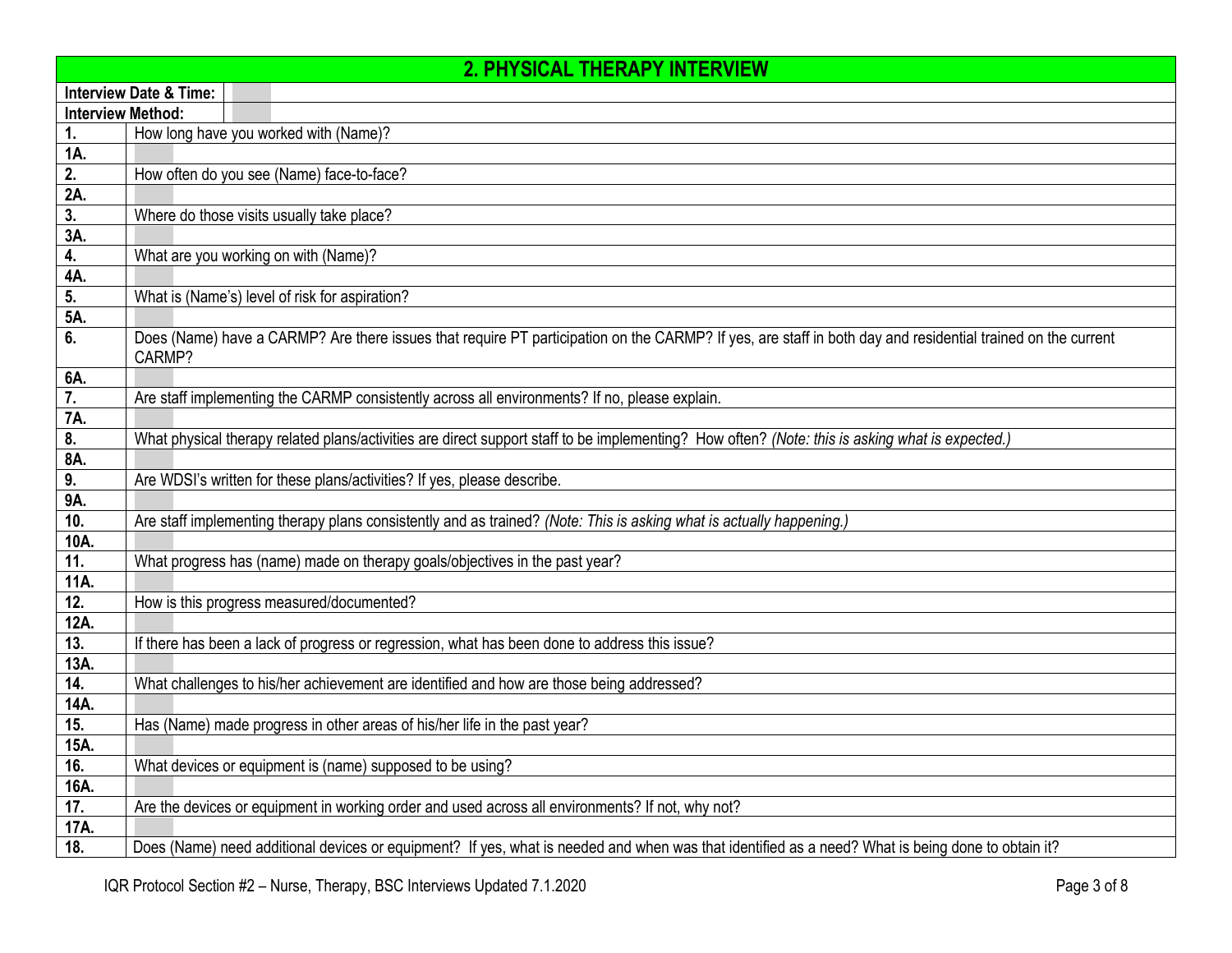|      | 2. PHYSICAL THERAPY INTERVIEW                                                                                                   |  |  |
|------|---------------------------------------------------------------------------------------------------------------------------------|--|--|
| 18A. |                                                                                                                                 |  |  |
| 19.  | What do you see (Name) accomplishing in the next few years with respect to the therapy you provide?                             |  |  |
| 19A. |                                                                                                                                 |  |  |
| 20.  | If you were to suspect abuse, neglect or exploitation, or note a suspicious injury, how and to what agency would you report it? |  |  |
| 20A. |                                                                                                                                 |  |  |
|      | Add your additional questions here add as many questions/rows as are needed.                                                    |  |  |
|      |                                                                                                                                 |  |  |
|      | Add your additional questions here add as many questions/rows as are needed.                                                    |  |  |
|      |                                                                                                                                 |  |  |

<span id="page-3-0"></span>

| <b>3. OCCUPATIONAL THERAPY INTERVIEW</b> |                                                                         |                                                                                                                                                             |  |
|------------------------------------------|-------------------------------------------------------------------------|-------------------------------------------------------------------------------------------------------------------------------------------------------------|--|
|                                          |                                                                         | N/A - This individual does not have this service.                                                                                                           |  |
| <b>Therapist Name:</b>                   |                                                                         |                                                                                                                                                             |  |
| Agency:                                  |                                                                         |                                                                                                                                                             |  |
| <b>Phone Number:</b>                     |                                                                         |                                                                                                                                                             |  |
| <b>Email address:</b>                    |                                                                         |                                                                                                                                                             |  |
|                                          | <b>Interview Date &amp; Time:</b>                                       |                                                                                                                                                             |  |
|                                          | <b>Interview Method:</b>                                                |                                                                                                                                                             |  |
| 1.                                       |                                                                         | How long have you worked with (Name)?                                                                                                                       |  |
| 1A.                                      |                                                                         |                                                                                                                                                             |  |
| 2.                                       |                                                                         | How often do you see (Name) face-to-face?                                                                                                                   |  |
| 2A.                                      |                                                                         |                                                                                                                                                             |  |
| 3.                                       |                                                                         | Where do those visits usually take place?                                                                                                                   |  |
| 3A.                                      |                                                                         |                                                                                                                                                             |  |
| 4.                                       |                                                                         | What are you working on with (Name)?                                                                                                                        |  |
| 4A.                                      |                                                                         |                                                                                                                                                             |  |
| 5.                                       |                                                                         | What is (Name's) level of risk for aspiration?                                                                                                              |  |
| 5A.                                      |                                                                         |                                                                                                                                                             |  |
| 6.                                       | CARMP?                                                                  | Does (Name) have a CARMP? Are there issues that require OT participation on the CARMP? If yes, are staff in both day and residential trained on the current |  |
| 6A.                                      |                                                                         |                                                                                                                                                             |  |
| 7.                                       |                                                                         | Are staff implementing the CARMP consistently across all environments? If no, please explain.                                                               |  |
| 7A.                                      |                                                                         |                                                                                                                                                             |  |
| 8.                                       |                                                                         | What occupational therapy related plans/activities are direct support staff to be implementing? How often? (Note: this is asking what is expected.)         |  |
| 8A.                                      |                                                                         |                                                                                                                                                             |  |
| 9.                                       | Are WDSI's written for these plans/activities? If yes, please describe. |                                                                                                                                                             |  |
| 9A.                                      |                                                                         |                                                                                                                                                             |  |
| 10.                                      |                                                                         | Are staff implementing therapy plans consistently and as trained? (Note: This is asking what is actually happening.)                                        |  |

IQR Protocol Section #2 - Nurse, Therapy, BSC Interviews Updated 7.1.2020 Page 4 of 8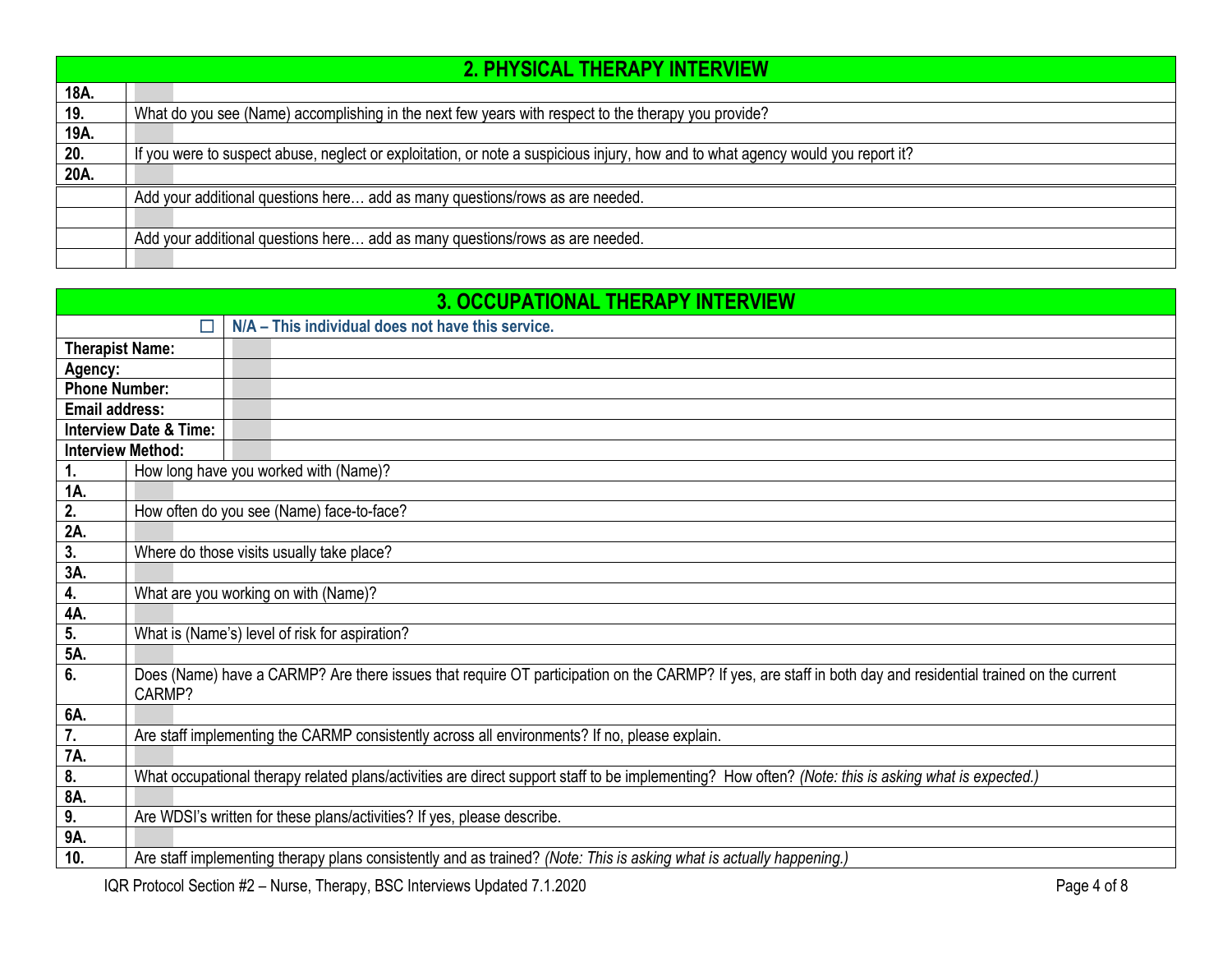|      | <b>3. OCCUPATIONAL THERAPY INTERVIEW</b>                                                                                                          |
|------|---------------------------------------------------------------------------------------------------------------------------------------------------|
| 10A. |                                                                                                                                                   |
| 11.  | What progress has (name) made on therapy goals/objectives in the past year?                                                                       |
| 11A. |                                                                                                                                                   |
| 12.  | How is this progress measured/documented?                                                                                                         |
| 12A. |                                                                                                                                                   |
| 13.  | If there has been a lack of progress or regression, what has been done to address this issue?                                                     |
| 13A. |                                                                                                                                                   |
| 14.  | What challenges to his/her achievement are identified and how are those being addressed?                                                          |
| 14A. |                                                                                                                                                   |
| 15.  | Has (Name) made progress in other areas of his/her life in the past year?                                                                         |
| 15A. |                                                                                                                                                   |
| 16.  | What devices or equipment is (name) supposed to be using?                                                                                         |
| 16A. |                                                                                                                                                   |
| 17.  | Are the devices or equipment in working order and used across all environments? If not, why not?                                                  |
| 17A. |                                                                                                                                                   |
| 18.  | Does (Name) need additional devices or equipment? If yes, what is needed and when was that identified as a need? What is being done to obtain it? |
| 18A. |                                                                                                                                                   |
| 19.  | What do you see (Name) accomplishing in the next few years with respect to the therapy you provide?                                               |
| 19A. |                                                                                                                                                   |
| 20.  | If you were to suspect abuse, neglect or exploitation, or note a suspicious injury, how and to what agency would you report it?                   |
| 20A. |                                                                                                                                                   |
|      | Add your additional questions here add as many questions/rows as are needed.                                                                      |
|      |                                                                                                                                                   |
|      | Add your additional questions here add as many questions/rows as are needed.                                                                      |
|      |                                                                                                                                                   |
|      | Add your additional questions here add as many questions/rows as are needed.                                                                      |
|      |                                                                                                                                                   |

## **4. SPEECH LANGUAGE PATHOLOGY INTERVIEW**

<span id="page-4-0"></span>

| <u>TI UI LLUII LANUUUAUL I ATIIULUU I INTLINTILII</u>  |                                                   |  |
|--------------------------------------------------------|---------------------------------------------------|--|
|                                                        | N/A - This individual does not have this service. |  |
| <b>Therapist Name:</b>                                 |                                                   |  |
| Agency:                                                |                                                   |  |
| <b>Phone Number:</b>                                   |                                                   |  |
| <b>Email address:</b>                                  |                                                   |  |
| <b>Interview Date &amp; Time:</b>                      |                                                   |  |
| <b>Interview Method:</b>                               |                                                   |  |
| How long have you worked with (Name)?<br>$^{\circ}$ 1. |                                                   |  |
| 1A.                                                    |                                                   |  |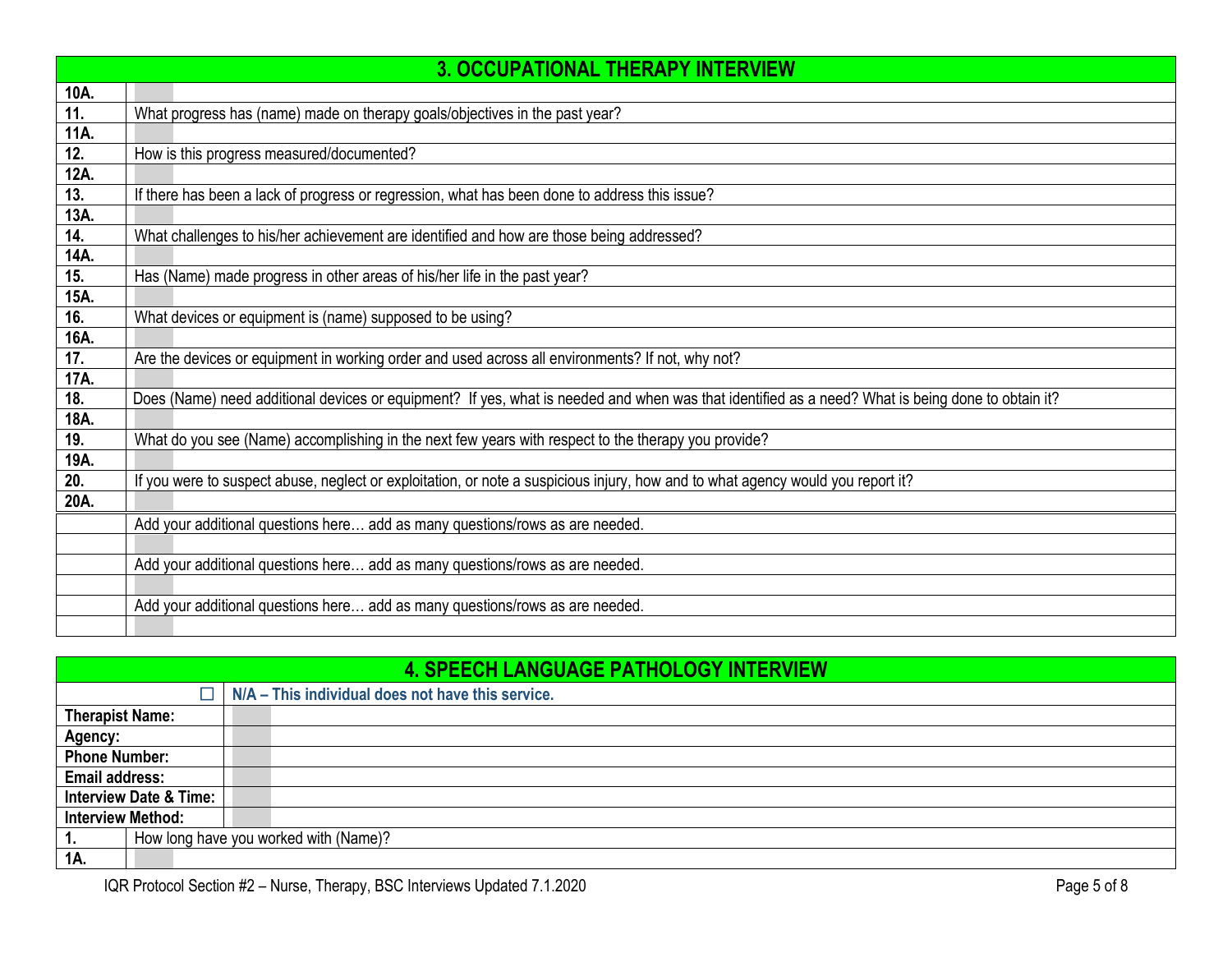|                   | <b>4. SPEECH LANGUAGE PATHOLOGY INTERVIEW</b>                                                                                                                          |
|-------------------|------------------------------------------------------------------------------------------------------------------------------------------------------------------------|
| 2.                | How often do you see (Name) face-to-face?                                                                                                                              |
| 2A.               |                                                                                                                                                                        |
| 3.                | Where do those visits usually take place?                                                                                                                              |
| 3A.               |                                                                                                                                                                        |
| 4.                | What are you working on with (Name)?                                                                                                                                   |
| 4A.               |                                                                                                                                                                        |
| 5.                | What is (Name's) level of risk for aspiration?                                                                                                                         |
| 5A.               |                                                                                                                                                                        |
| 6.                | Does (Name) have a CARMP? Are there issues that require SLP participation on the CARMP? If yes, are staff in both day and residential trained on the current<br>CARMP? |
| 6A.               |                                                                                                                                                                        |
| 7.                | If the person has a CARMP and a Nutritionist, Does the CARMP include recommendations made by the Nutritionist?                                                         |
| 7A.               |                                                                                                                                                                        |
| 8.                | Are staff implementing the CARMP consistently across all environments? If no, please explain.                                                                          |
| 8A.               |                                                                                                                                                                        |
| 9.                | What speech-language therapy related plans/activities are direct support staff to be implementing? How often? (Note: this is asking what is expected.)                 |
| 9A.               |                                                                                                                                                                        |
| 10.               | Are WDSI's written for these plans/activities? If yes, please describe.                                                                                                |
| 10A.              |                                                                                                                                                                        |
| 11.               | Are staff implementing therapy plans consistently and as trained? (Note: This is asking what is actually happening.)                                                   |
| 11A.              |                                                                                                                                                                        |
| 12.               | What progress has (name) made on therapy goals/objectives in the past year?                                                                                            |
| 12A.              |                                                                                                                                                                        |
| 13.               | How is this progress measured/documented?                                                                                                                              |
| 13A.              |                                                                                                                                                                        |
| 14.               | If there has been a lack of progress or regression, what has been done to address this issue?                                                                          |
| 14A.              |                                                                                                                                                                        |
| 15.               | What challenges to his/her achievement are identified and how are those being addressed?                                                                               |
| 15A.              |                                                                                                                                                                        |
| 16.               | Has (Name) made progress in other areas of his/her life in the past year?                                                                                              |
| 16A.              |                                                                                                                                                                        |
| $\overline{17}$ . | What devices or equipment is (name) supposed to be using?                                                                                                              |
| 17A.              |                                                                                                                                                                        |
| 18.               | Are the devices or equipment in working order and used across all environments? If not, why not?                                                                       |
| 18A.              |                                                                                                                                                                        |
| 19.               | Does (Name) need additional devices or equipment? If yes, what is needed and when was that identified as a need? What is being done to obtain it?                      |
| 19A.              |                                                                                                                                                                        |
| 20.               | What do you see (Name) accomplishing in the next few years with respect to the therapy you provide?                                                                    |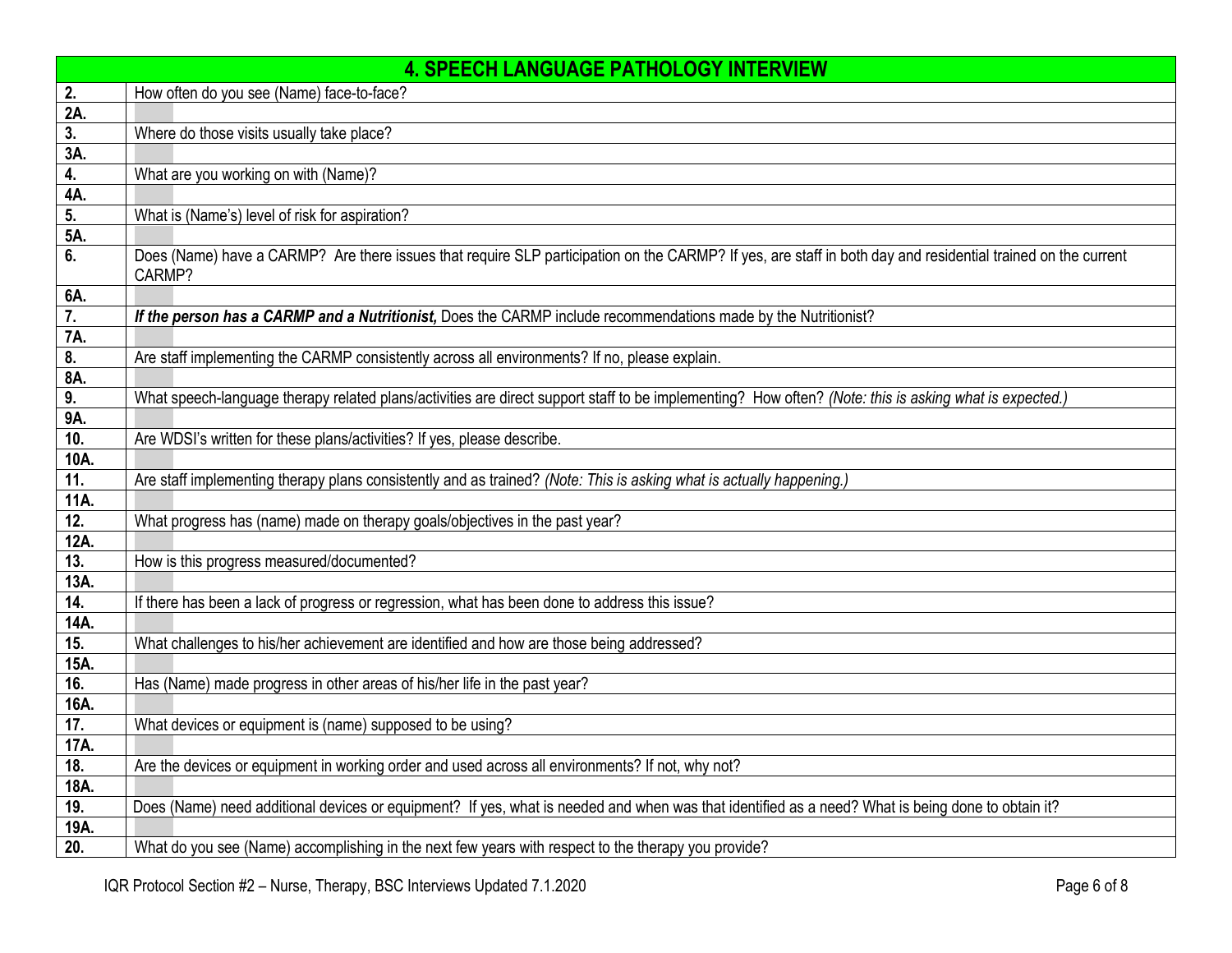|      | <b>4. SPEECH LANGUAGE PATHOLOGY INTERVIEW</b>                                                                                   |
|------|---------------------------------------------------------------------------------------------------------------------------------|
| 20A. |                                                                                                                                 |
| 21.  | If you were to suspect abuse, neglect or exploitation, or note a suspicious injury, how and to what agency would you report it? |
| 21A  |                                                                                                                                 |
|      | Add your additional questions here add as many questions/rows as are needed.                                                    |
|      |                                                                                                                                 |
|      | Add your additional questions here add as many questions/rows as are needed.                                                    |
|      |                                                                                                                                 |

<span id="page-6-0"></span>

| <b>5. BEHAVIOR SUPPORT CONSULTANT INTERVIEW</b> |                                   |                                                                                                                                                              |
|-------------------------------------------------|-----------------------------------|--------------------------------------------------------------------------------------------------------------------------------------------------------------|
|                                                 | П                                 | N/A - This individual does not have this service.                                                                                                            |
| <b>BSC's Name:</b>                              |                                   |                                                                                                                                                              |
| Agency:                                         |                                   |                                                                                                                                                              |
| <b>Phone Number:</b>                            |                                   |                                                                                                                                                              |
| <b>Email address:</b>                           |                                   |                                                                                                                                                              |
|                                                 | <b>Interview Date &amp; Time:</b> |                                                                                                                                                              |
| <b>Interview Method:</b>                        |                                   |                                                                                                                                                              |
| $\mathbf{1}$ .                                  |                                   | How long have you worked with (Name)?                                                                                                                        |
| 1A.                                             |                                   |                                                                                                                                                              |
| $\overline{2}$ .                                |                                   | How often do you see (Name) face-to-face?                                                                                                                    |
| 2A                                              |                                   |                                                                                                                                                              |
| 3.<br>3A.                                       |                                   | Where do those visits usually take place?                                                                                                                    |
| 4.                                              |                                   | What is (Name's) level of risk for aspiration?                                                                                                               |
| 4A                                              |                                   |                                                                                                                                                              |
| 5.                                              |                                   | Does (Name) have a CARMP? Are there risky eating behaviors or other issues that require BSC participation on the CARMP? If yes, are staff in both day and    |
|                                                 |                                   | residential trained on the current CARMP?                                                                                                                    |
| 5A.                                             |                                   |                                                                                                                                                              |
| 6.                                              |                                   | Are staff implementing the CARMP consistently across all environments? If no, please explain.                                                                |
| 6A.                                             |                                   |                                                                                                                                                              |
| $\overline{7}$ .                                |                                   | What behaviors does (Name) have that may prevent him/her from being integrated into the community, doing things, gaining employment or having relationships? |
| 7A.                                             |                                   |                                                                                                                                                              |
| 8.                                              |                                   | What are you working on with (Name)?                                                                                                                         |
| 8A.                                             |                                   |                                                                                                                                                              |
| 9.                                              |                                   | What do you collect data on? How do you use that data?                                                                                                       |
| 9A.                                             |                                   |                                                                                                                                                              |
| 10.                                             |                                   | How does staff relay behavioral information to you? Are they consistent in providing this information?                                                       |
| 10A.                                            |                                   |                                                                                                                                                              |
| 11.                                             |                                   | Do you feel that you receive accurate information?                                                                                                           |